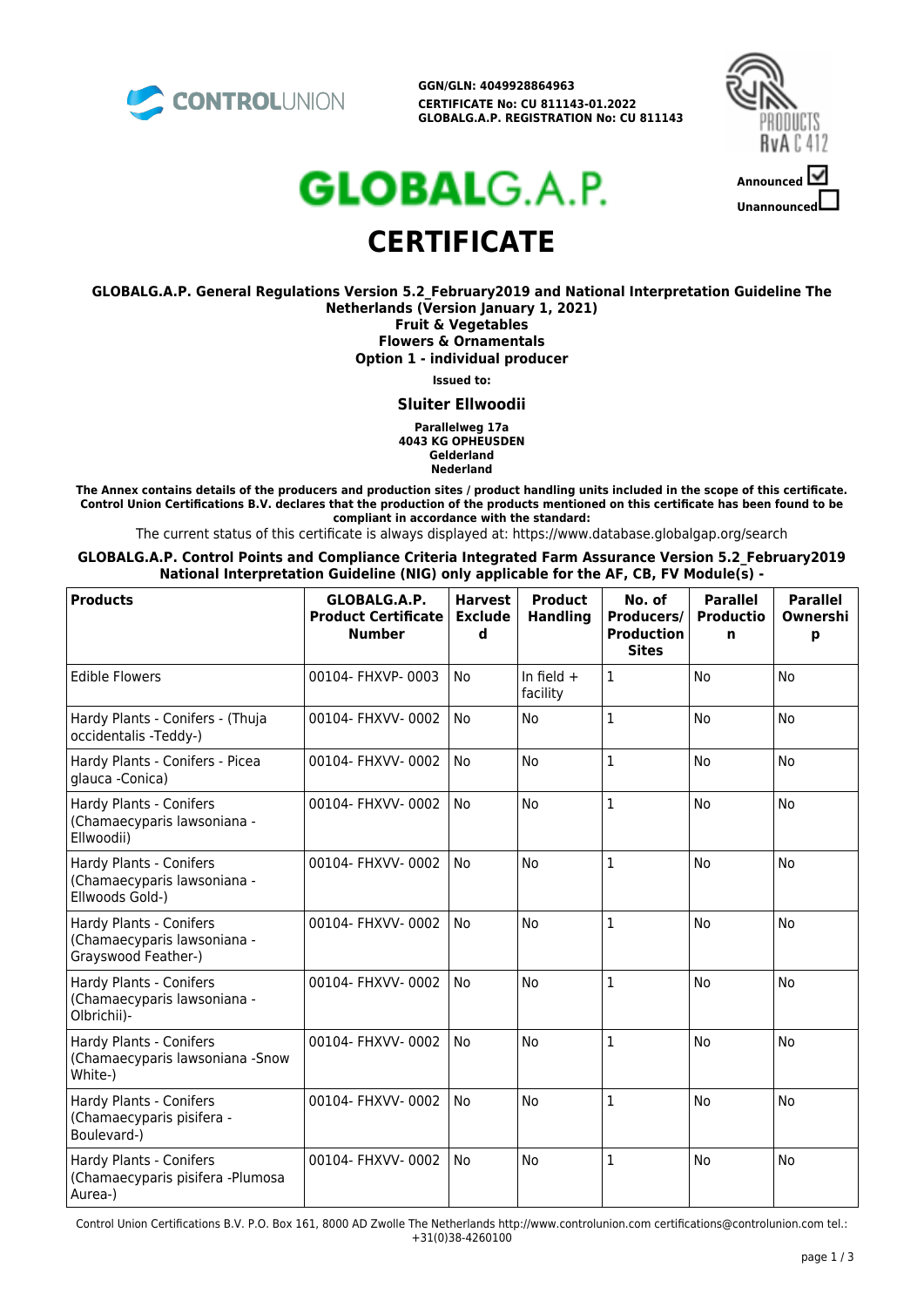| <b>Products</b>                                                           | GLOBALG.A.P.<br><b>Product Certificate</b><br><b>Number</b> | <b>Harvest</b><br><b>Exclude</b><br>d | <b>Product</b><br><b>Handling</b> | No. of<br><b>Producers/</b><br><b>Production</b><br><b>Sites</b> | <b>Parallel</b><br><b>Productio</b><br>n | <b>Parallel</b><br>Ownershi<br>р |
|---------------------------------------------------------------------------|-------------------------------------------------------------|---------------------------------------|-----------------------------------|------------------------------------------------------------------|------------------------------------------|----------------------------------|
| Hardy Plants - Conifers<br>(Chamaecyparis thyoides -<br>Broomhill Gold -) | 00104- FHXVV-0002                                           | No                                    | No                                | 1                                                                | No                                       | No                               |
| Hardy Plants - Conifers<br>(Chamaecyparis thyoides -Top)<br>Point-)       | 00104- FHXVV-0002                                           | No                                    | No                                | 1                                                                | No                                       | No                               |
| Hardy Plants - Conifers (Juniperus<br>chinensis -Stricta-)                | 00104- FHXVV-0002                                           | No                                    | No                                | $\mathbf{1}$                                                     | No                                       | No                               |
| Hardy Plants - Conifers (Juniperus<br>squamata -Blue Star-)               | 00104- FHXVV-0002                                           | No                                    | No                                |                                                                  | No                                       | No                               |
| Hardy Plants - Conifers (Thuja<br>occidentalis - Smaragd-)                | 00104- FHXVV-0002                                           | No                                    | No                                | 1                                                                | No                                       | No                               |
| Hardy Plants - Roses                                                      | 00104- FHXXC- 0002                                          | No                                    | No                                |                                                                  | No                                       | No                               |

### Annex for GGN/GLN 4049928864963 Printed on 26 January 2022

Declared by:

On behalf of the Managing Director Middag, Mr. W.W.T. (Wietze)

io

Certifier

Control Union Certifications B.V. Meeuwenlaan 4-6 8011 BZ ZWOLLE The Netherlands http://www.controlunion.com tel.: +31(0)38-4260100

Date of certification decision: 26-01-22 Printed on: 26-01-2022

**Valid from: 26-01-22 Valid to: 02-12-22**